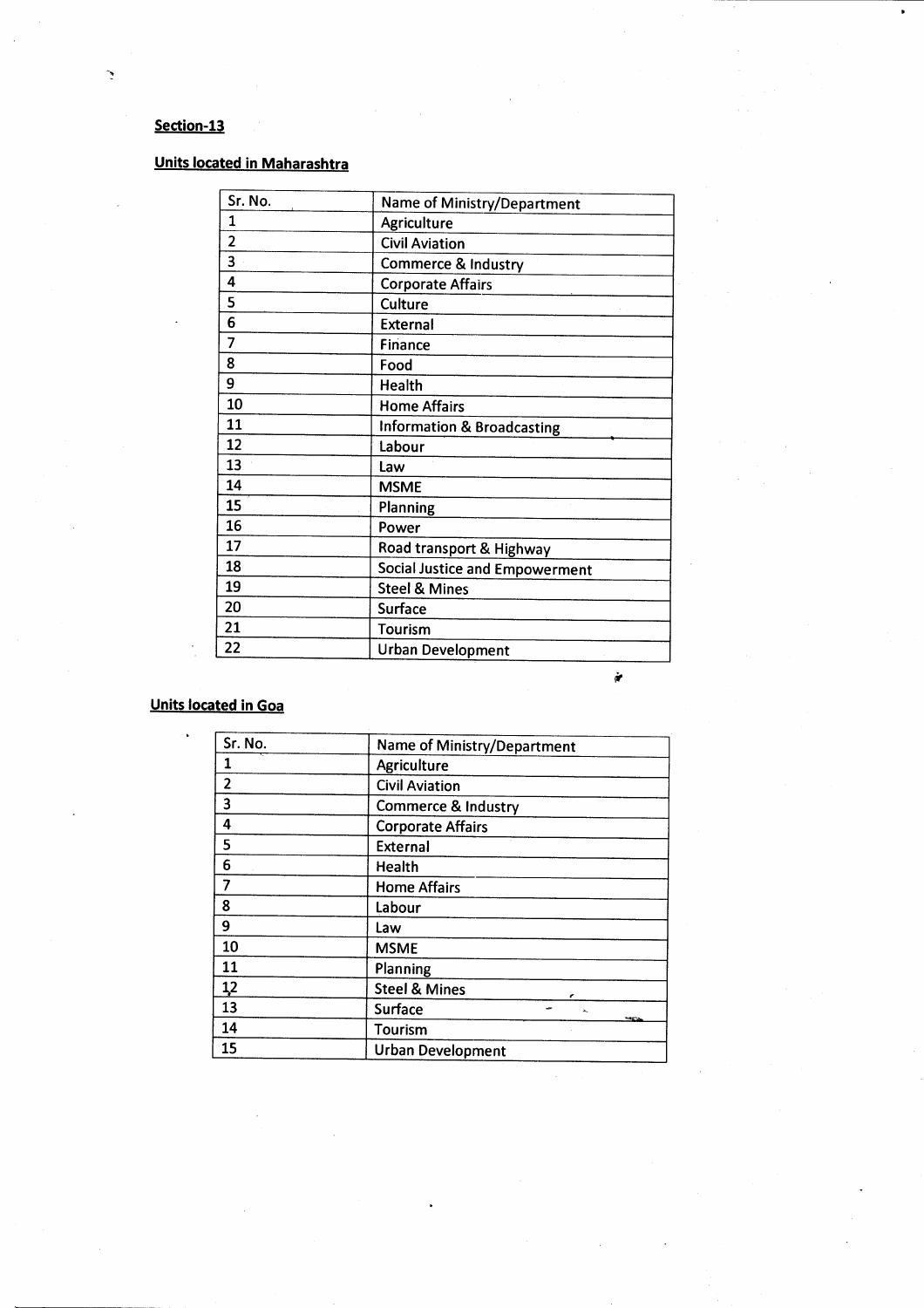| Name of the Wing           | <b>Section</b> | <b>Category</b>                                                                                                                   |  |
|----------------------------|----------------|-----------------------------------------------------------------------------------------------------------------------------------|--|
| Custom Receipt Audit (CRA) | 13             | <b>Expenditure sections in Customs</b><br>Department in Maharashtra and<br>Goa States. Development<br>Commissioner, SEEPZ, Mumbai |  |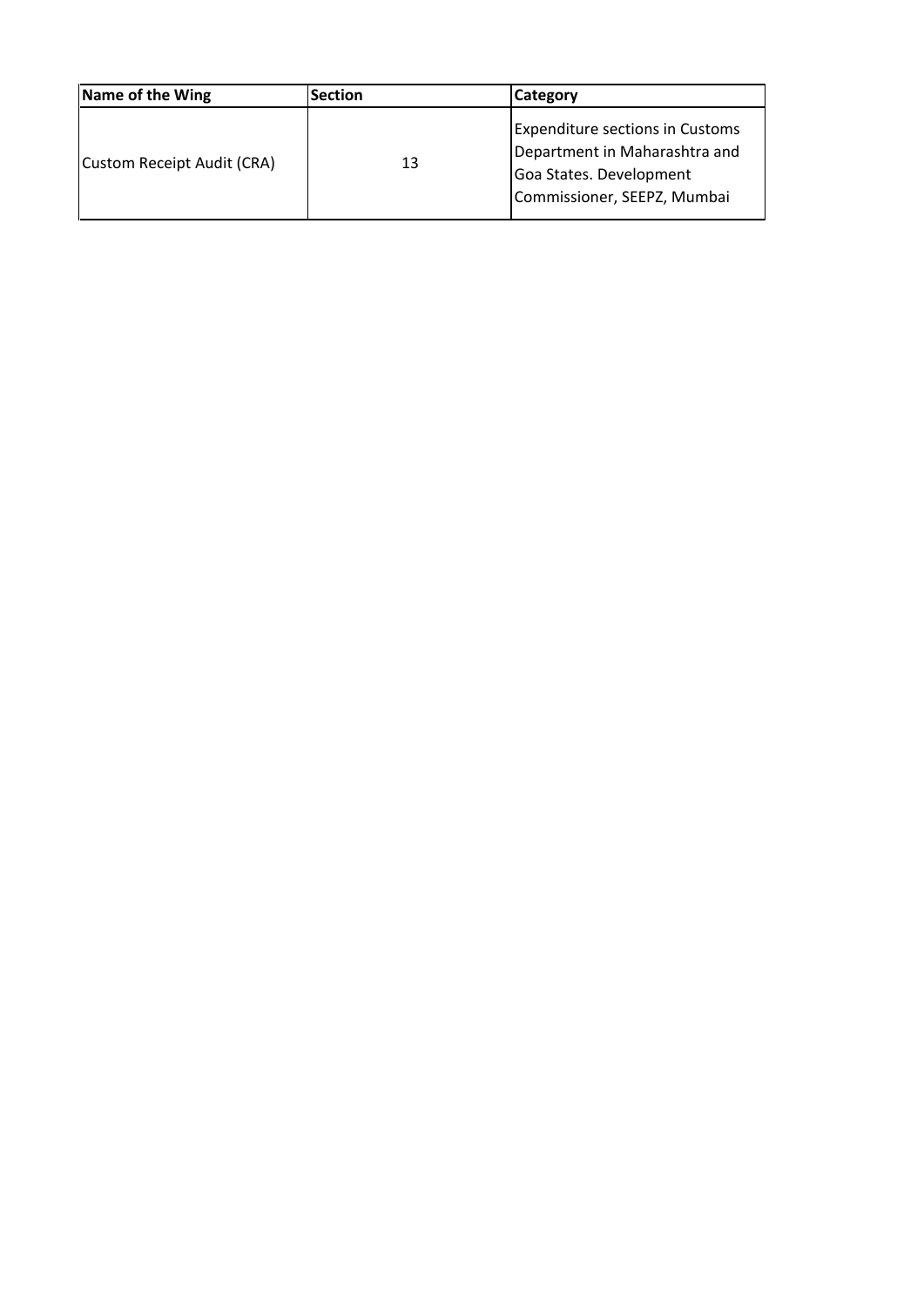| Name of the Wing                  | <b>Section</b> | <b>Category</b>                                                                                                               |
|-----------------------------------|----------------|-------------------------------------------------------------------------------------------------------------------------------|
| <b>Custom Receipt Audit (CRA)</b> | 16             | 1. Audit of Customs Receipts collected by<br>various field formations of Customs Department<br>in Maharashtra and Goa States. |
|                                   |                | 2. Audit of EOU units, SEEPZ units, SEZ units,<br>STPI units, in Maharashtra and Goa.                                         |
|                                   |                | 3. Audit of Licences issued under various Export<br>Promotion Scheme by DGFT.                                                 |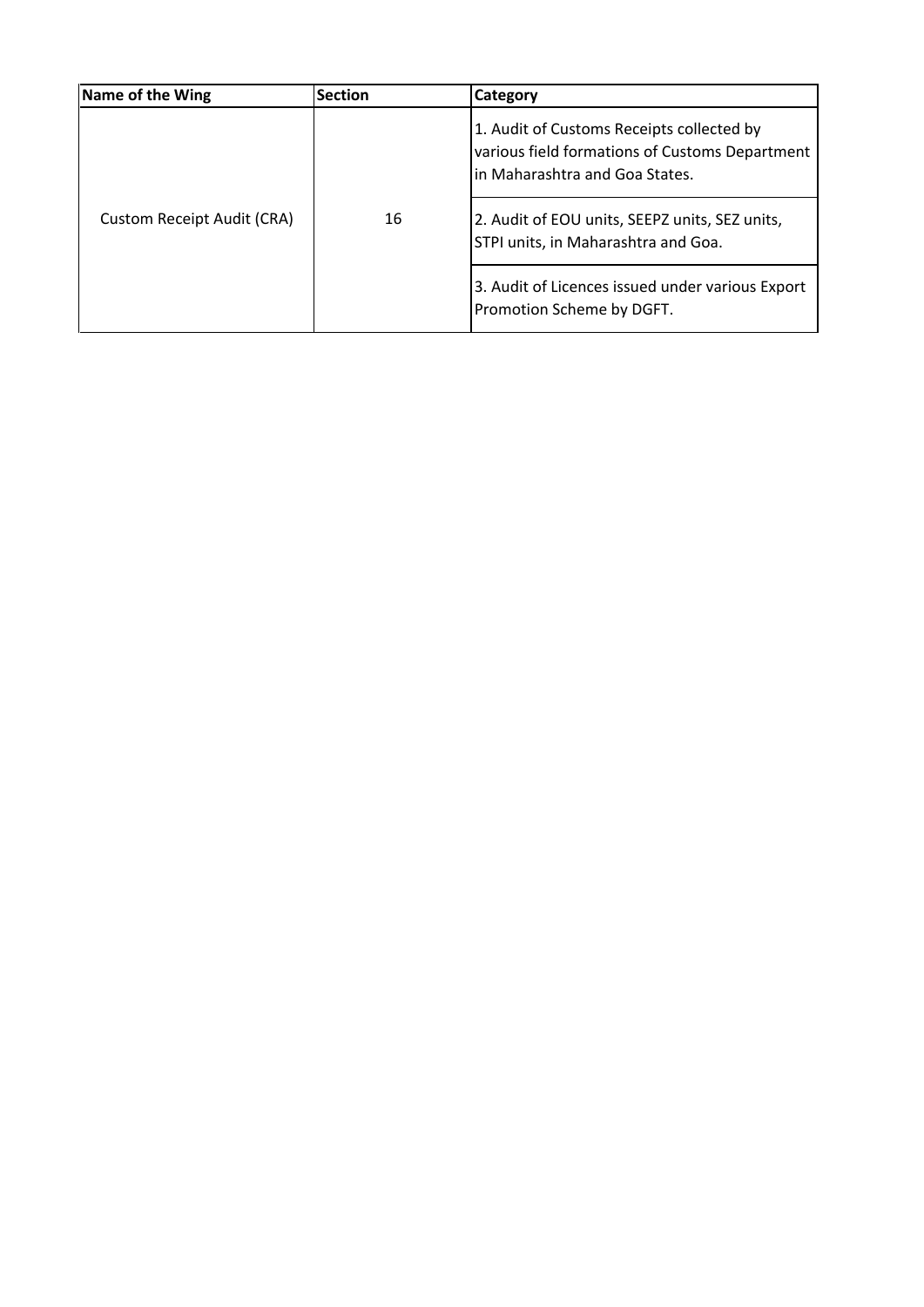| Section 16                          | Units Located in Maharashtra                                                                                                                                                                                    |  |
|-------------------------------------|-----------------------------------------------------------------------------------------------------------------------------------------------------------------------------------------------------------------|--|
|                                     |                                                                                                                                                                                                                 |  |
| Central Excise Receipt Audit (CERA) | Audit of Indirect Taxes (Revenue of union<br>Government within the state of<br>Maharashtra excluding 11 districts of<br>Vidharbha Region) comprising Central<br><b>Excise Receipts and Service Tax Receipts</b> |  |

 $\mathcal{F}_{\mathcal{L}}$ 

| Section 16                          | Units Located in Goa                                                                          |
|-------------------------------------|-----------------------------------------------------------------------------------------------|
| Central Excise Receipt Audit (CERA) | Audit of Indirect Taxes comprising Central<br><b>Excise Receipts and Service Tax Receipts</b> |